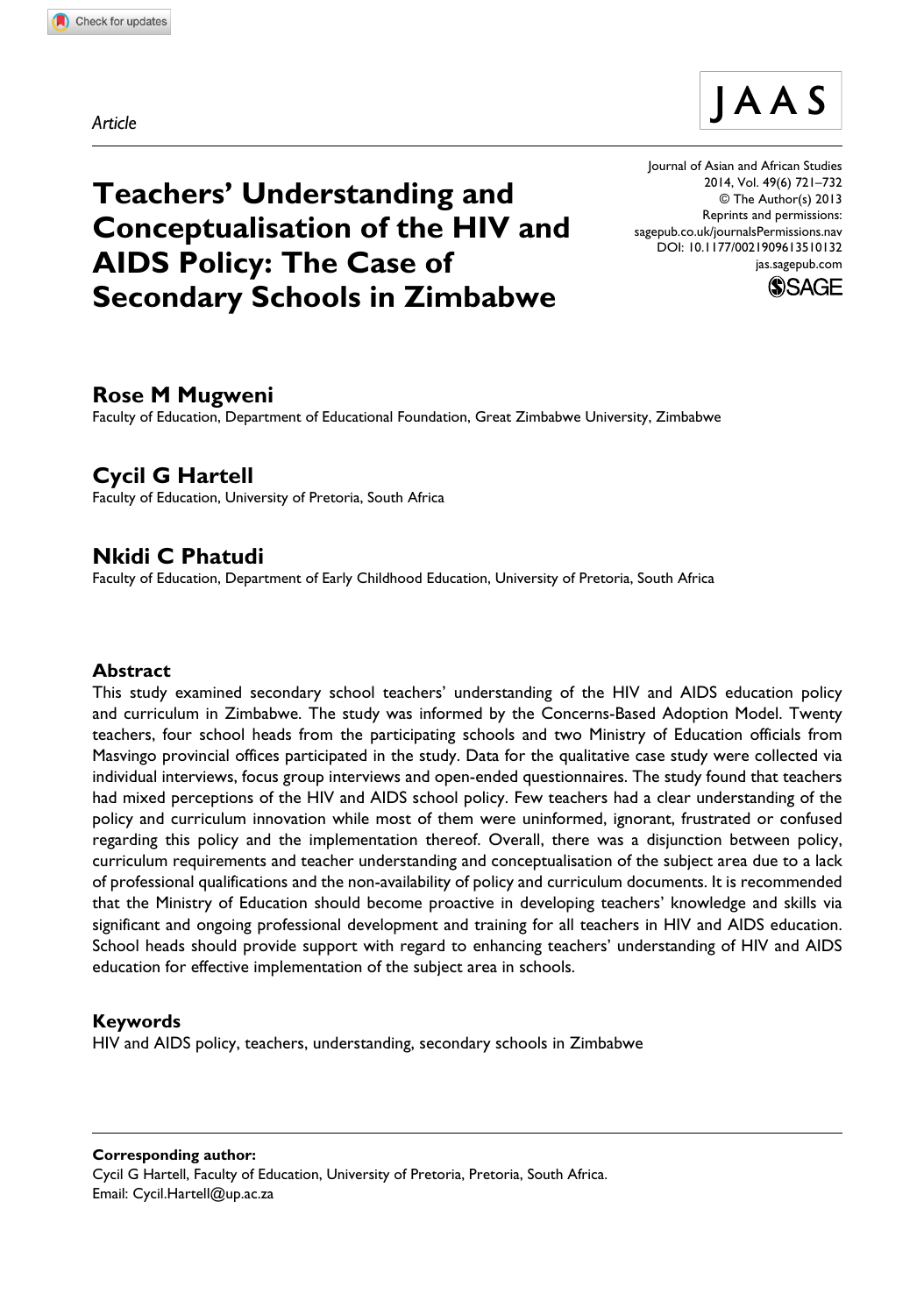### **Introduction**

In 2003 the Ministry of Education in partnership with United Nations Children's Fund (UNICEF) introduced HIV and AIDS education as a subject area in secondary schools. It was mandated that this be a compulsory subject area taught alongside other subjects in the curriculum as the objective of the strategy was to use the life-sustaining power of education to reduce learners' vulnerability to HIV infection. Regardless of the innovation there still exists a high prevalence of 11.1% of HIV infection among secondary school learners in Zimbabwe (UNAIDS 2010: 183). The high HIV infection rate among youths in schools prompted the study on how teachers understand and conceptualise the HIV and AIDS school policy and curriculum.

Policy implementation regarding HIV and AIDS education is influenced by at least two main issues: firstly, teachers' understanding or perceptions, that is, their knowledge, beliefs and attitudes; and secondly, teachers' skills that are needed for the day-to-day classroom activities (Ni and Guzdial, 2007: 2). In Zimbabwe, any teacher, regardless of specialisation, is mandated to teach HIV and AIDS education. The Secretary for the Ministry of Education's Circular No. 3 of 2002 (Government of Zimbabwe, 2002: 7) stipulates that each school should have a team of male and female teachers to implement the curriculum. The challenge is that very few secondary school teachers have qualifications in HIV and AIDS education and that most are subject-specific specialists who may not be willing to effectively teach HIV and AIDS education (Government of Zimbabwe, 2003c).

This research article is based on a wider study that investigated how secondary school teachers understand, respond to and implement the AIDS Action Programme for Schools in the Masvingo district in Zimbabwe, South Africa. However, in this article, only the results of teachers' understanding of the HIV and AIDS school policy are discussed. The research question that guided this study is: How do secondary school teachers understand and conceptualise the HIV and AIDS education policy and curriculum?

### *Literature review*

The review of related literature contained in this research focused on relevant studies (Bowins and Beaudoin, 2011: 8; Clasquin-Johnson, 2011; Drake and Sherin, 2006; O'Sullivan et al., 2008) with reference to teachers' understanding and curriculum implementation as well as how teachers respond to policy and curriculum change in terms of their attitudes and pedagogical practices. The literature review explored HIV and AIDS education as a policy and curriculum innovation.

From the literature review it became apparent that the teachers understood policy and curriculum change with either a positive or a negative attitude. Those with positive attitudes attempted to adopt and adapt while teachers with negative attitudes were reluctant to execute a curriculum subject, or ignored or resisted it (Bowins and Beaudoin, 2011: 8; Mosia, 2011: 122; Wood and Oliver, 2007: 175). We therefore found in the literature review that there are internal factors such as teacher attitude and beliefs, motivation and teacher knowledge, and external factors such as professional development and training, and resources plus support, which affect teachers' understanding of policy and curriculum innovations and in turn influence implementation (Burgess et al., 2010: 52). Accordingly, Swanepoel and Booyse (2006: 1) found that teachers are key players in the facilitation of policy and curriculum change.

Further, the literature review found that teachers generally do not possess the skills, knowledge, attitudes and values required to be effective HIV and AIDS facilitators (ActionAid, 2004; Chiwela and Siamwiza, 1999; Wood and Oliver, 2007: 1). The results of the literature search consistently revealed a strong relationship between teacher knowledge and practice in policy and curriculum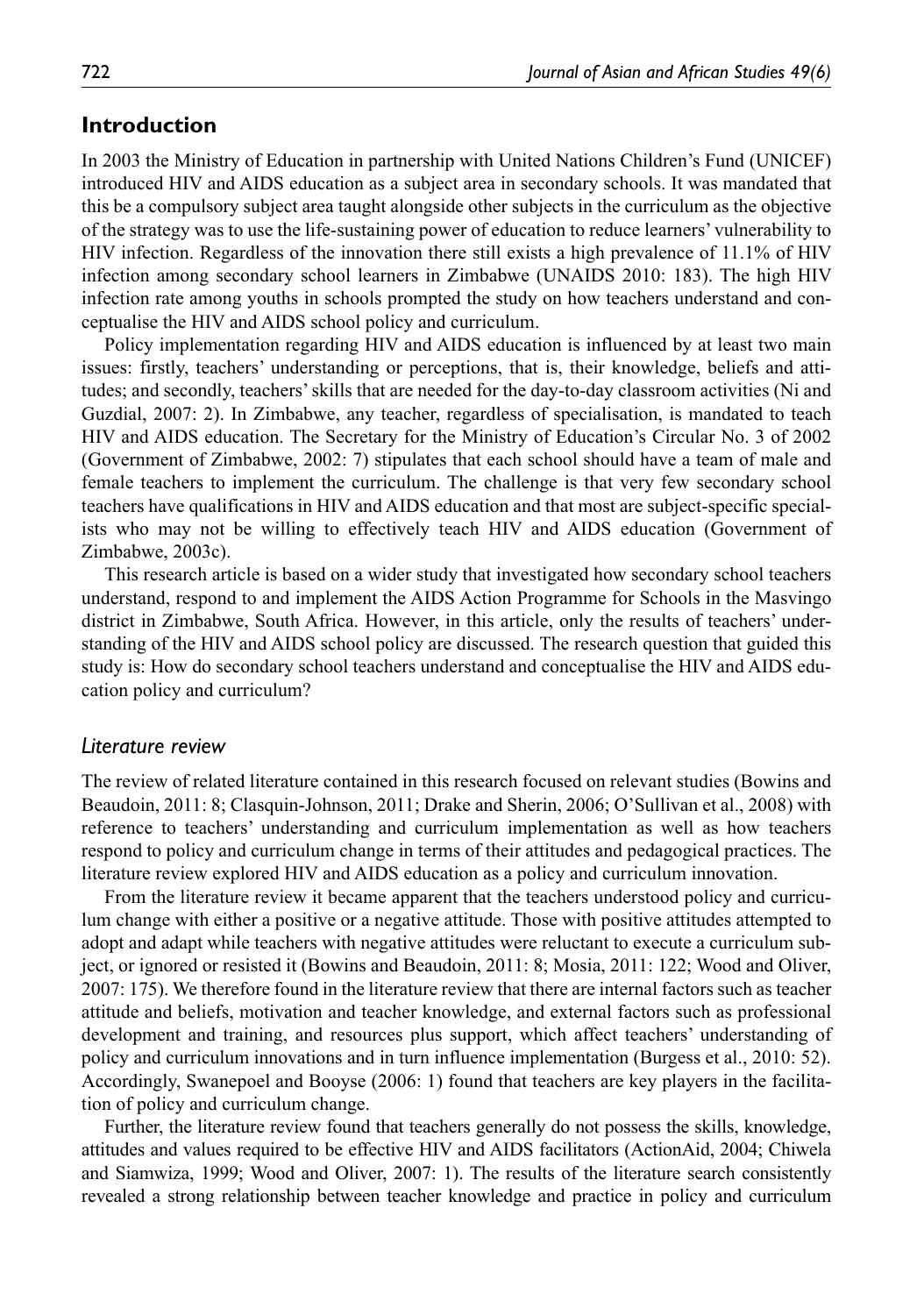conceptualisation, implementation and change. It was established that teachers who lack understanding of underpinning policy and curriculum issues generally show reluctant compliance when implementing innovations (Clasquin-Johnson, 2011) and compliance with constraints or glossing over.

With the literature review, the Zimbabwe HIV and AIDS policy was explored to lay the basis for HIV and AIDS education in schools. This policy (Government of Zimbabwe, 1999) is the springboard for the school-based HIV and AIDS intervention curriculum (Chirawu et al., 2007: 2). In this study, HIV and AIDS education is introduced as an official policy innovation and a compulsory subject area in Zimbabwean secondary schools (Government of Zimbabwe, 2006: 7–8). It has been revealed in literature that teachers are influenced by their knowledge and previous experience. They see, interpret and react to change according to what they have learnt and experienced in the past (Nyaumwe and Buzizi, 2007: 21). Depending on understanding, teachers react to policy or curriculum change in four ways: they ignore, resist, comply with and adopt, cooperate or adapt change (Bowins and Beaudoin, 2011: 8).

The literature review and the theoretical framework strengthened the analysis of our research findings. The literature review specifically highlighted the significance of teachers' diverse understanding of policy and curriculum innovations depending on the influence of personal, social and contextual factors. Consequently, it was found that teachers' compliance cannot be taken for granted given their perceptions and implementation of prescribed policies (Bowins and Beaudoin, 2011). In addition, the literature that was explored indicated a lack of research on teachers' understanding of the HIV and AIDS education policy in secondary schools in Zimbabwe. This research study was therefore commenced to add to the existing body of knowledge.

### **Theoretical framework**

The theoretical framework employed in this research, the Concerns-Based Adoption Model, was explored as the basis of this study. The theory explains that teachers proceed to effective understanding and enactment of policy and curriculum change through seven stages of concern and eight levels of practice of an innovation (such as HIV and AIDS education) (Hall and Hord, 1987, 2001). Two diagnostic dimensions of the Concerns-Based Adoption Model for conceptualising and determining change in individuals are: Stages of Concern (SoC) and Levels of Use (LoU) (Hall and Hord, 1987, 2001). The SoC framework pertains to teachers' feelings and attitudes about policy, curriculum change and implementation (Hall and Hord, 2001). The SoC framework presents a possible progression that teachers go through in implementing an innovation or a new curriculum. These stages are: Unconcerned (or Awareness), Informational, Personal, Management, Consequence, Collaboration and Refocusing; with Unconcerned being the lowest SoC and Refocusing the highest. The positive ideals in curriculum change and implementation are Collaboration and Refocusing (Anderson, 1997: 331).

The Unconcerned or Awareness stage looks at teacher participation within the innovation. The Informational stage focuses on acquisition of information about the innovation such as general characteristics, effects, components and requirements for utilisation. The Personal stage deals with the relationship between an innovation and the individual teacher (that is, role, decision-making, consideration of potential conflict or lack of success). In the Management stage teachers attempt to adopt the innovation but with little understanding. The Consequence or outcome phase focuses on the effects or impact of the innovation on learners. The Collaboration stage involves coordinating efforts in using the innovation with others (Anderson, 1997: 335). Lastly, the Refocusing stage emphasises finding other ways to make use of the innovation.

The second diagnostic dimension of the Concerns-Based Adoption Model discussed is Levels of Use (LoU). The LoU framework focuses on developmental patterns of teacher behaviour in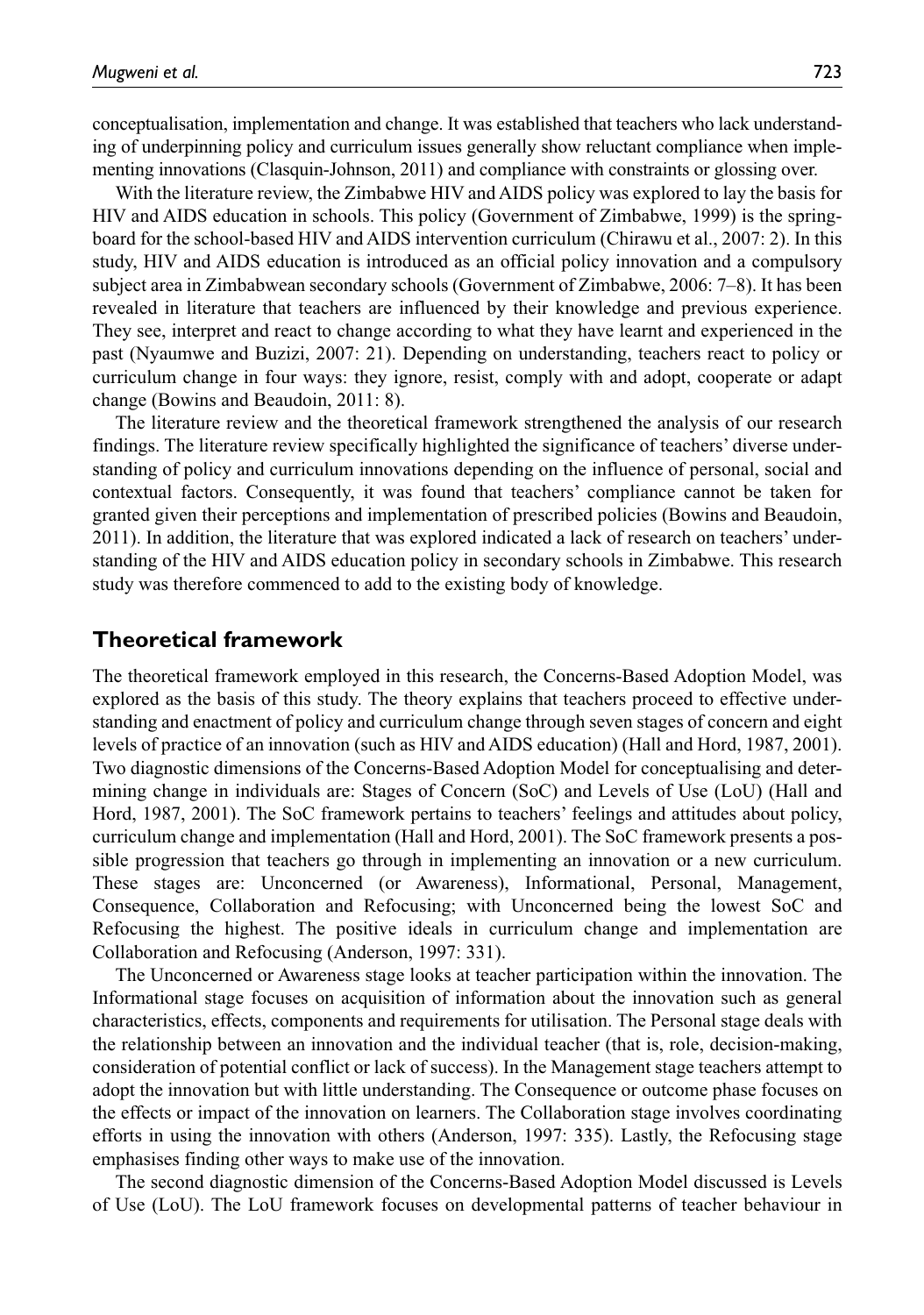understanding and implementing a classroom change. The Levels of Use of an innovation that teachers go through are: Non-use, Orientation, Preparation, Mechanical, Routine, Refinement, Integration and Renewal (Hall and Hord, 2001). Mechanical is the lowest level of adoption of an innovation where implementation is mostly surface-level and glossing over without clear understanding. The highest Level of Use in implementing an innovation is Renewal. The Levels of Use are determined by the teacher's SoC during the implementation process.

## **Research methodology**

Employing qualitative methods framed within an interpretive paradigm (Creswell, 2007: 12), we were able to enter the life world of secondary school teachers in their school contexts. The process assisted us in understanding the teachers as human beings. The sample was drawn from four government schools. The schools were chosen using purposive sampling because they were viewed as implementing the government policy and curriculum innovation AIDS Action Programme for Schools (AAPS). Three of the schools were in the city and one was at a rural service centre. The qualitative approach enabled us as the researchers to comprehend the participants' reality in terms of their knowledge and attitudes regarding HIV and AIDS education in schools (Marshall and Rossman, 2011). Semi-structured individual interviews, focus group interviews, an open-ended questionnaire and field notes were used as strategies to gather indepth information about the topic under study. Basic principles of ethics were considered and adhered to throughout the research process. Data analysis was conducted according to descriptive analysis and a coding system. Relevant themes, categories and sub-categories were generated from the data to allow presentation, synthesis and discussion of the results. In presenting data we chose to consider the results and findings in relation to the reviewed literature and Hall and Hord's (1987, 2001) Concerns-Based Adoption Model pertaining to the teachers' understanding of the HIV and AIDS education policy in schools.

## **Results and discussion of findings**

It was found that factors such as teachers' feelings, attitudes, resources, experience and support impacted on their knowledge of the HIV and AIDS education policy and curriculum. Teachers revealed that they lacked critical resources such as policy documents and syllabuses. They also lacked sufficient support and supervision from the school management and the Ministry of Education, Sport, Arts and Culture in order for them to have a sound understanding of the policy, curriculum components and requirements of the subject area in their school contexts. We will now discuss the salient findings of the study in responding to the research question:

*How do secondary school teachers understand the HIV and AIDS education policy and curriculum in schools?*

# *Teachers had misconceptions, lacked capacity and were confused about the HIV and AIDS education policy and curriculum*

It was found that most of the 15 teachers lacked clear understanding and displayed knowledge deficiencies with regard to what the HIV and AIDS education policy and curriculum entailed. Consequently, the teachers were uncertain, confused and lacked the necessary capacity to implement the subject area. As a result they were reluctant and did not feel committed to teaching the subject area due to low self-efficacy, the low status of the subject area in schools, confusion about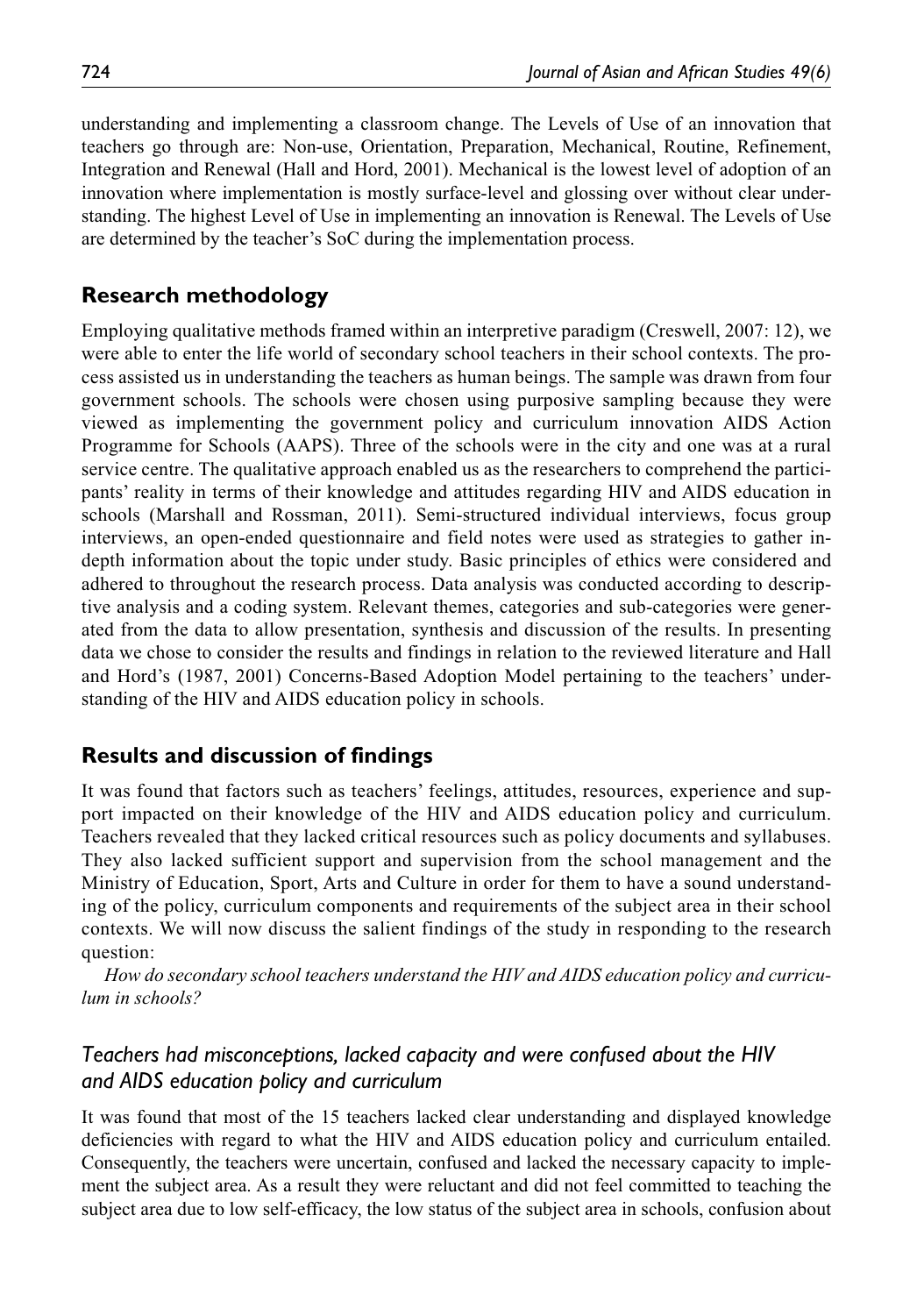what and how to teach the subject area and lack of motivation. One of the participants in an openended questionnaire stated that her understanding was limited to the view that:

HIV and AIDS education is an awareness programme to young people. I am not aware of its components. I don't have knowledge about the Ministry policy. (Participant M5)

In addition, the teachers lacked the relevant professional qualifications and training as well as proper induction at school level to develop a sound understanding. It was determined that teachers blamed their lack of understanding of the policy and the curriculum for the subject area on the Ministry of Education, Sport, Arts and Culture for its failure to provide policy and curriculum documents to schools (Chireshe, 2006). Further, the teachers were not HIV and AIDS education specialists. As a result they lacked a positive disposition, knowledge, skills, orientation, interest and commitment to teach the subject area. Teachers who lacked requisite knowledge about the HIV and AIDS policy and curriculum were seen as even more confused, as noted by a teacher during a focus group interview at one of the participating schools:

and nobody has taught you what the underlying policy for the curriculum is. There is a policy gap. Most of the teachers that are teaching this subject don't know anything about it, they are ignorant, not trained. (Participant R1)

According to the Concerns-Based Adoption Model the teachers operated at the lower Stages of Concern namely: Unconcerned, Informational and Personal, indicating a lack of content of the HIV and AIDS policy and curriculum. This implied that the teachers enacted surface-level change (Burgess et al., 2010: 56). Similar results in respect of the teachers' lack of confidence were reported by O'Sullivan et al. (2008: 171), where teachers expressed their anxieties about a new curriculum via metaphors associated with darkness and blindness. These expressions spoke of the uncertainty the teachers experienced about what they were doing in their classrooms – a finding that was comparable with those we uncovered in this study.

# *Teachers lacked resources, support and professional development for conceptualising HIV and AIDS education in schools*

Teachers had no specialisation in HIV and AIDS education. They were perturbed by this and the lack of materials and support from the Ministry of Education and their schools' management. Subsequently, the teachers felt despondent and were not motivated to teach the subject area effectively. Three teacher participants described how they dealt with these challenges:

Teachers are not aware simply because there are no syllabuses to cover. People don't have knowledge and again without knowledge on how to teach these children, where do we go, what do we do? We are concerned. (Participant M4)

Another teacher participant R3 noted:

We just talk of AIDS from a layman's point of view, from humanity, from our experiences. What I see in my family, at workplace, wherever, from other people's stories, that's the information that we use when we are talking about AIDS. We have nothing clearly stipulated or even literature. We don't know, we have never received any literature on AIDS.

The third teacher participant R2 reiterated their plight arising from a lack of knowledge: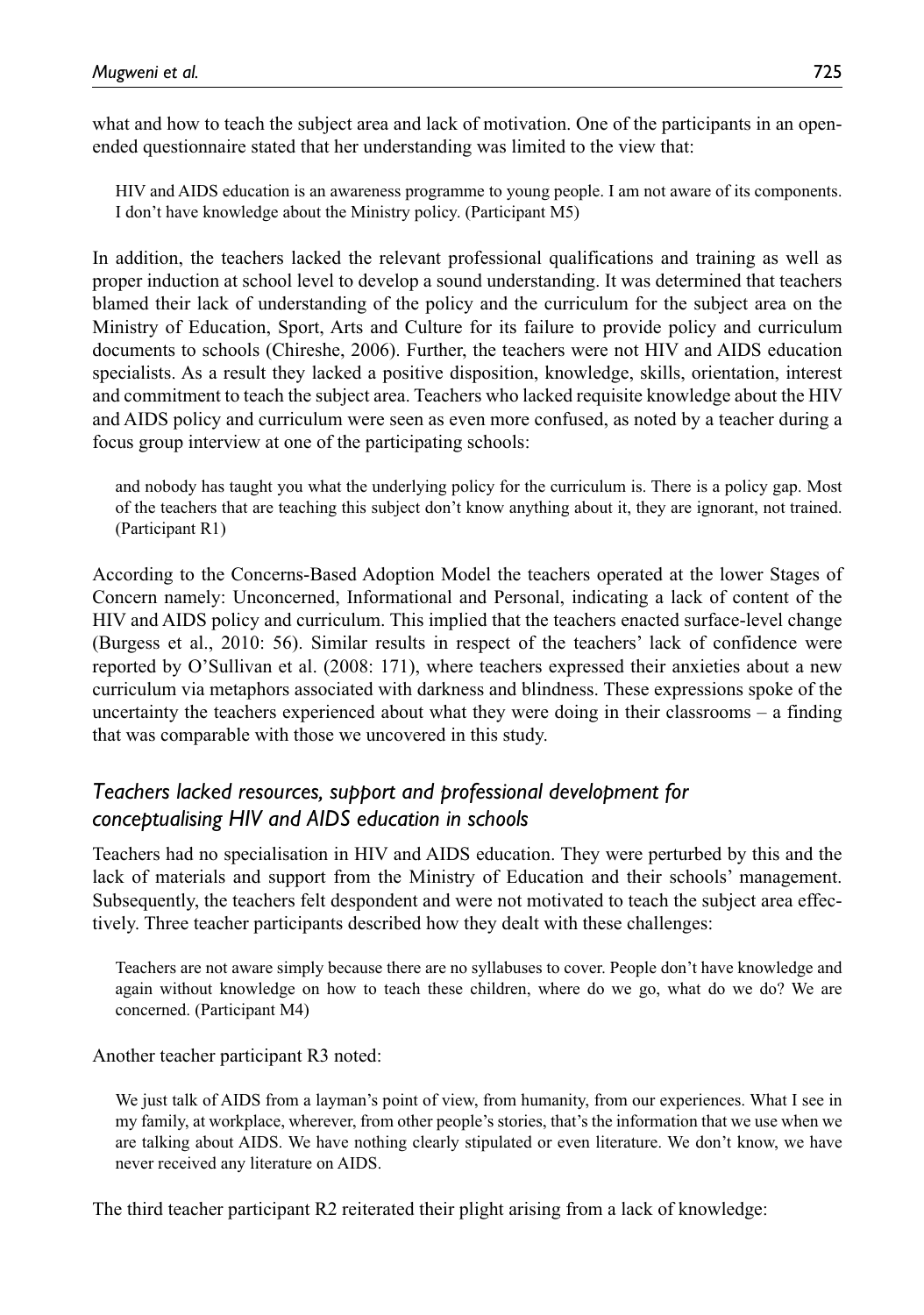The other problem for me I have never attended any workshop, so for me I don't know even the policies, even the objectives for the Ministry of Education. We have just been talking about the objectives from what we think should be taught to the learners.

Similar studies such as those conducted by Chireshe (2006: 214) and Chirume (2007: 45) in Zimbabwe, ActionAid (2004) in Kenya and India, Kachingwe et al. (2005: 36) in Malawi and Clasquin-Johnson (2011: 136) in South Africa revealed that limited resources and inadequate professional development were barriers to effective understanding and a critical factor in teachers' reluctance and ignorance in implementing a new policy. According to the theoretical framework, the teachers were non-implementers and low-level implementers of the HIV and AIDS education curriculum. Based on Hall and Hord's (2001) Concerns-Based Adoption Model, we assert that the Ministry of Education officials and the school managements, who are the change agents, should match resources and support with the needs of the teachers. This will enable teachers to move from the information-seeking stage to attaining appropriate knowledge of the HIV and AIDS education policy, since teachers' conceptualisation influences practice (Burgess et al., 2010: 56).

A need for support was expressed by teachers when asked about their basic requirements for a clear understanding of the HIV and AIDS policy and curriculum. The following response from participant R1 was indicative of their needs:

If they can print books with more information that can equip teachers right across… how to handle issues, if you meet this you do this, if you meet this you do this. This is how we can teach and implement AAPS in schools. Because if we don't have information, definitely there is nowhere we can go.

Another teacher participant M2 noted:

We are trying to teach the subject but we lose focus because we don't have materials, we don't have the content. We don't even know what to do with the kids suppose I am given the… time to go and teach the subject.

## *Teachers expressed negative attitudes towards HIV and AIDS education*

Lack of knowledge, training, resources and support were contributing factors to the teachers' negative attitudes. Teachers who were negative about the HIV and AIDS education viewed it as an added burden to their already busy schedules and heavy workloads in their subjects of specialisation, with poor salaries and no additional incentives. One teacher from the participating schools, participant H3, explained:

Those teachers involved are overworked, they have their normal workload. For example one teacher is the head of the counselling department, head of the science department, has got a full load of academic lessons and then is supposed to teach HIV and AIDS off-session. At the same time there is nothing in terms of remuneration. The teachers do that extra mile but there isn't anything extra that they get that is different from any other teacher.

The empirical data revealed that the teachers' receptivity towards curriculum reform depended to a large extent on their level of understanding and acceptance of the change effort. Burgess et al. (2010) indicate that, predominantly, negative attitudes emanate from concerns associated with work priority when new subjects were introduced. Ni and Guzdial (2007: 2−3) confirm that the attitudes teachers develop towards reform tend to be derived from their experiences while they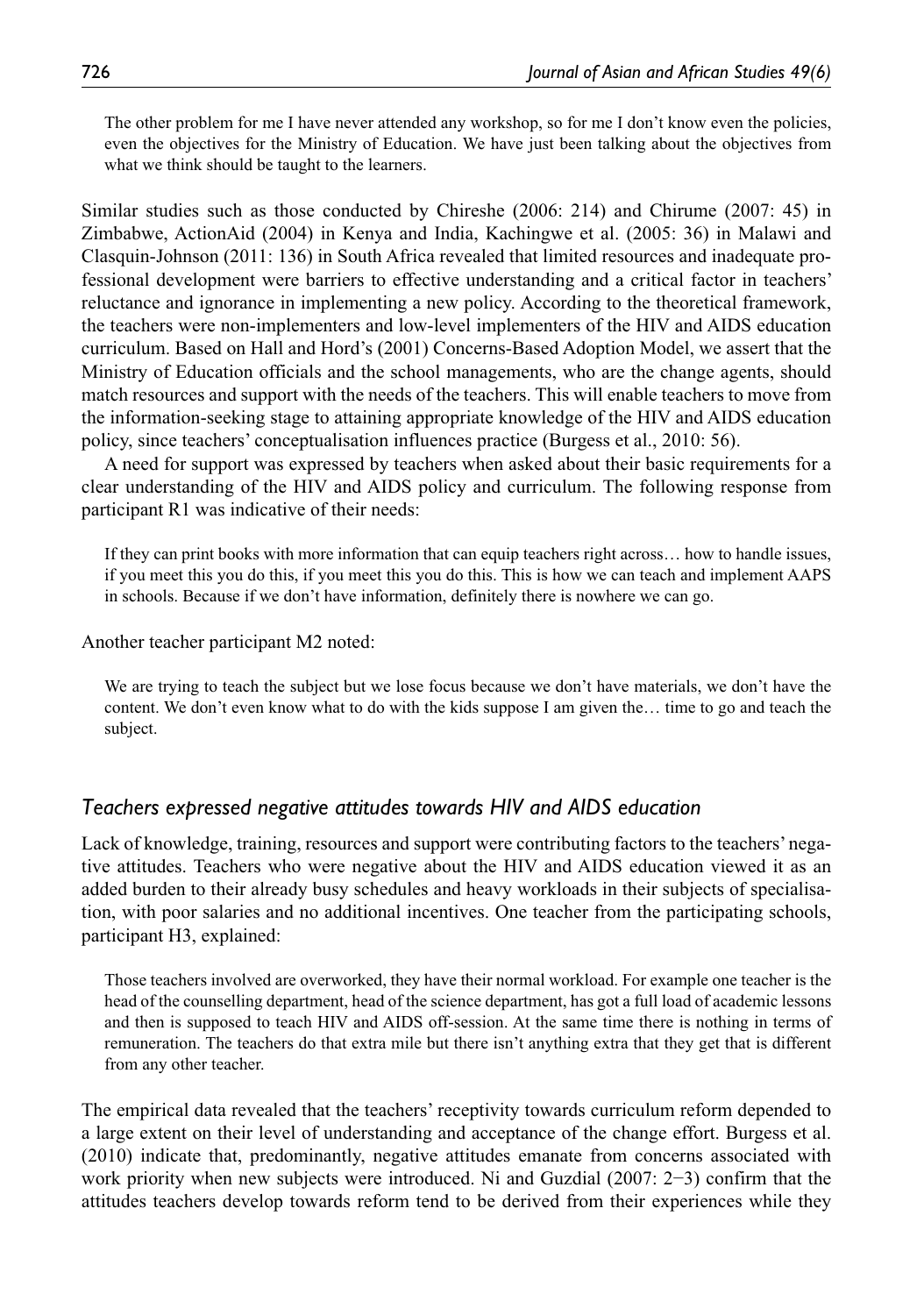were still learners, their training, their teaching experiences, their interactions with colleagues and the societal values and norms of their working contexts. Evaluated against the Concerns-Based Adoption Model, most of the teachers with negative attitudes had little or no knowledge of the HIV and AIDS schools policy and curriculum. The teachers had no involvement with the subject area and were unconcerned about improving their knowledge and becoming involved at the higher Levels of Use, namely Refinement, Integration and Renewal (Hall and Hord, 2001).

# *HIV and AIDS education was perceived as less important with low status among teachers and learners*

According to the participants, HIV and AIDS education had a low status in the schools and was viewed by teachers, learners and in some cases, the school management, as a less important, nonexaminable subject and a free period. Due to misunderstandings, teachers did their work in their own field of specialisation during the time allocated for the subject area. Because of the low status of the subject area, teachers did not bother to understand the curriculum. The voices of the schools' heads depicted negativity when they complained about timetables being full. School heads also complained of non-allocation of funds for books in HIV and AIDS education as is the case with other subjects in the secondary school curriculum. In a focus group interview, teachers expressed challenges and frustration about how the subject HIV and AIDS is scheduled on the school timetable:

You find out that the school is double session and most of the HIV and AIDS lessons are off-session, it's frustrating. Most of the pupils will be tired, will be hungry. As a result… you see, very few pupils attend the lessons. (Participant H2)

A Ministry of Education official noted schools management's lack of understanding and subsequent reluctance to have HIV and AIDS education on the curriculum. During an interview he stated:

Heads of schools are aware of the policy but in this case, again you find some of the school heads will not be fully aware of the policy. It is resistance again from the Heads who think that HIV, AIDS and Life Skills education is irrelevant. They claim they don't have time for it and that on the school curriculum it is an added burden for their teachers and for them to supervise. So they resist the teaching. (Participant 1)

The finding is congruent with what was revealed by Chireshe (2006) in Zimbabwe and Prinsloo (2007) in South Africa, that guidance and counselling as well as life orientation were found to have low status among teachers and learners, and that teachers of those subjects were perceived as inefficient. Not all schools allocated the subject area its time on the timetable as stipulated by the Ministry of Education policy documents. Due to the fact that teachers did not understand the HIV and AIDS education policy well, the subject area was assigned to teachers as an extra teaching load or as a way to fill up their workloads. Evaluated against Hall and Hord's (2001) Concerns-Based Adoption Model, with such negative teacher attitudes in schools, few teachers moved beyond the Mechanical level. Mechanical is the lowest level of adoption regarding HIV and AIDS education in schools.

# *Teachers' lack of understanding resulted in negative emotions and fear regarding HIV and AIDS education*

With the exception of the teachers at one school, teachers' lack of understanding of the policy and curriculum provisions for HIV and AIDS education led them to develop negative attitudes. Teachers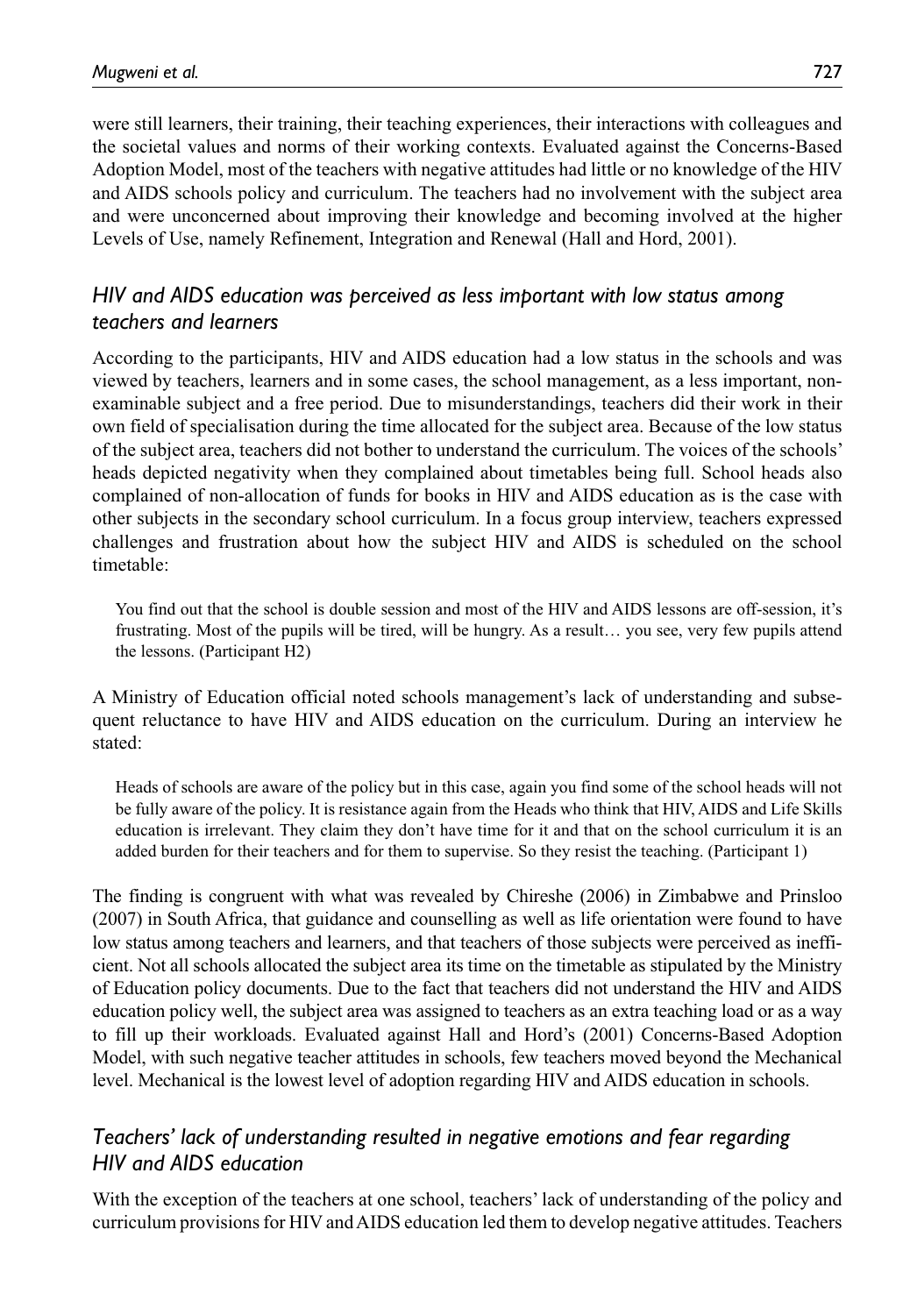who had misunderstandings and confusion about the policy requirements and curriculum content for the subject area developed negative attitudes and experienced fear because of the sensitivity of the subject area. The empirical data revealed that the teachers feared teaching HIV-positive children since they felt that they were not empowered and capacitated enough to help them as they interacted with the learners on a daily basis. Their concern was outlined by two teachers during a focus group interview (N1 and N2):

First of all the teachers have fear of loss of status in the school. Teachers who teach HIV and AIDS are underrated by other teachers. So at the end you may find it difficult to assign teachers to do AIDS lessons because they are viewed as teachers of a 'useless subject'.

Another teacher participant, N4, averred:

It is frightening to teachers and to the children to be identified that he or she has got HIV or AIDS. Some will be finding something to laugh at. … and also it comes from other teachers and or elderly people in society that's where the big problem is. Many people laugh and stigmatise.

As indicated, due to insufficient understanding, the teachers feared stigma, that is, teachers and students being singled out as suffering from HIV and AIDS. Results of a study on teacher fear were elucidated by Jansen (2001) in South Africa, who found that teachers had to deal with the emotional trauma of learners with HIV and AIDS and students whose parents or siblings had died or were terminally ill due to the pandemic.

In a study conducted by Bristo (2010: 2) teachers expressed their anxieties because change shakes or threatens their comfort zones and makes them doubt their role in the schools and their ability to effectively perform their duties. In addition, in this study teachers experienced fear due to an unavailability of a protective policy for teachers who taught what they referred to as the 'sensitive' subject area. Hargreaves (2005: 11) observed that fear of change is a common response of mid-career teachers. Teachers who experienced fear were practising at the knowledge-seeking level of the Concerns-Based Adoption Model – Orientation. These were non-implementers of the innovation (Hall and Hord, 1987, 2001), namely HIV and AIDS education. Jansen (2001) observed that the emotional bases for teacher identity emanate from teacher's understanding of their capacity to execute the demand placed on them.

#### *Teachers lacked direction and interest in HIV and AIDS education*

Due to misperceptions, the study revealed that teachers, who lacked focus, were confused and had no interest in HIV and AIDS education. Teachers also expressed lack of direction, motivation and loss of control as well as feelings of uncertainty about the HIV and AIDS education policy and curriculum.

Empirical data indicated that teachers lacked motivation for acquiring more knowledge because they perceived the subject area as being of low status since it was not examinable. Owing to the lack of understanding, HIV and AIDS education lessons were consistently viewed as providing extra time when they could do work in other subjects. A teacher (participant M3) expressed the constraints as follows:

Teachers who teach HIV and AIDS education are viewed as teachers of a 'useless subject'. Also pupils take it as a 'second-hand subject'. In a lesson, you see some students busy reading or writing notes for other subjects which is very irritating, just because the subject is not examinable.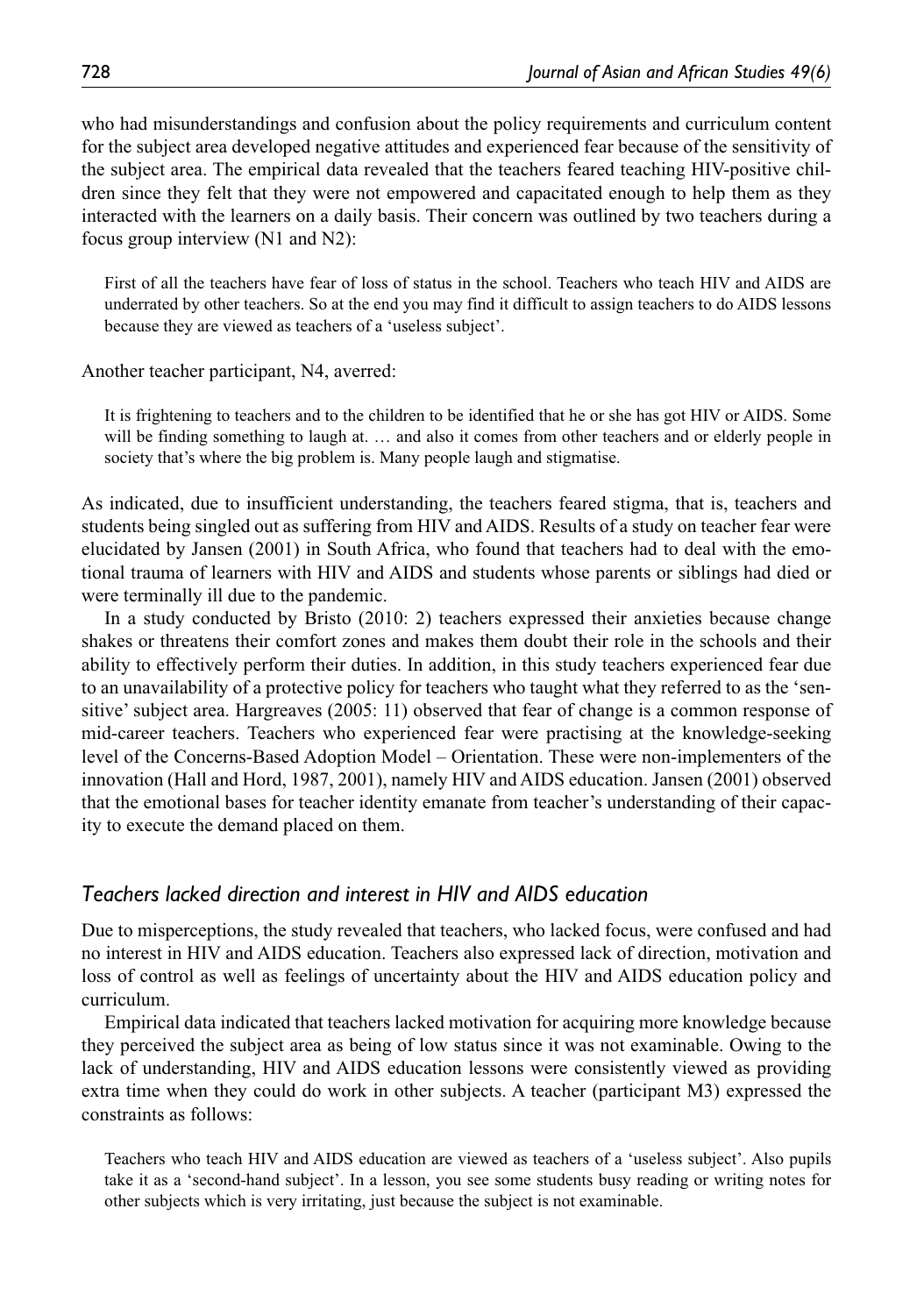Evaluated against the Concerns-Based Adoption Model, teachers with such understandings were at the initial low stages of having little concern with the subject area (Unconcerned), looking for information about the subject area (Informational) and worried about how enacting the policy will affect them as individuals (Personal). This study's findings were consistent with what was found in Portugal where Jorgenson (2006: 1) established that teachers valued their autonomy, worrying about their ever-increasing workload and time constraints. Jorgenson (2006: 1) found that by nature teachers were averse to risk and change if they were not knowledgeable in a specific field. Also in Portugal, Flores (2005: 403) found that in most cases teachers' accounts revealed feelings of tiredness and 'giving up', lack of motivation and low morale in comprehending a new curriculum. In Australia, O'Sullivan et al. (2008: 172) also discovered that teachers expressed their need for direction and knowledge of where they were heading with a new curriculum.

# *Teachers alleged that they did not receive policy documents and were not involved in developing the HIV and AIDS education policy*

The HIV and AIDS school policy was developed by the Ministry of Education, Sport, Arts and Culture of Zimbabwe. It was supposed to be disseminated to the schools through the Ministry of Education's provincial and district offices (Government of Zimbabwe, 2003c). However, the results of this research indicated that teachers were not consulted for curriculation and some of the schools and teachers, who were the policy and curriculum implementers, had not received the policy documents. The situation created a disjunction between policy expectations and teacher understanding and implementation in schools, as highlighted by teacher participant N3 during a focus group interview, who stated:

The policy should have been treated like the constitution. So that they do not do their own things, without involving us people on the ground. That is why things become very abstract to people on the ground. It's an issue when working with the elite group. They work with few people up there at policy planning level. Policy formulation should be research like, with people giving their views.

As a result, because the teachers were unable to conceptualise the policy requirements and content, they were reluctant to implement the subject area, citing lack of knowledge of the HIV and AIDS education policy, curriculum requirements and components. Evaluated against Hall and Hord's (1987, 2001) Concerns-Based Adoption Model, teachers' concerns about the non-availability of critical policy and curriculum documents influenced the priority they gave to subject area enactment and professional learning. The results reflected the teachers' mindset of limited understanding and conceptualisation of the HIV and ADS education policy and curriculum and incompetency to implement it (Burgess et al., 2010: 57).

# *Teachers were ignorant of the fact that the syllabus for HIV and AIDS education is enshrined in the Ministry of Education's prescribed objectives*

There are no specific syllabuses for HIV and AIDS education at secondary school level. Teachers are expected to develop their school syllabuses from the objectives, showing appropriate content and methodology. There were no textbooks that teachers could use to assist them with the different content of HIV and AIDS and Life Skills education as prescribed in the Basic Education policy (Government of Zimbabwe, 2006: 27). Furthermore, the policy states that the subject area is not examinable, but the teachers were of the opinion that HIV and AIDS education should have test items like other subjects on the school curriculum. This would enable the subject area to become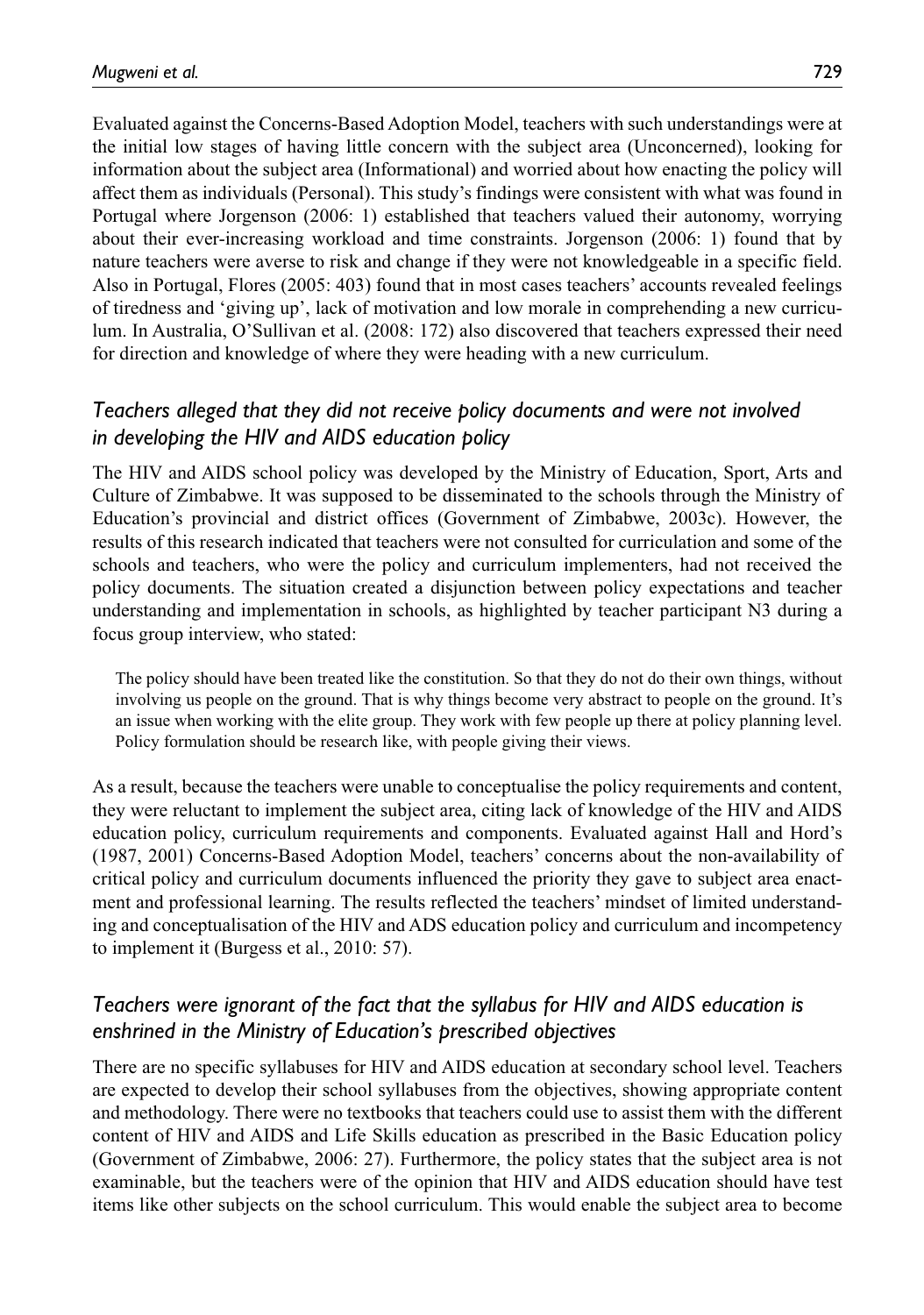examinable and to be engaged with seriously by both teachers and learners. The teachers, during focus group interviews expressed their perceptions as follows:

and nobody has taught you what the underlying policy for the programme is. There is a policy gap. Most of the teachers that are teaching this subject don't know anything about it. They are ignorant, not trained. (Participant R1)

People lack knowledge and direction because accountability is poor in HIV and AIDS education than is the case in other subjects. For example, the teacher is accountable in History because at the end children are to write examinations… but in AIDS education teachers are simply saying to learners today write History notes during the HIV and AIDS lesson because it's not examinable. (Participant N3)

Evaluated against the Concerns-Based Adoption Model, the teachers' understanding of the HIV and AIDS school policy and curriculum placed them at the Unconcerned, Informational, Personal and Mechanical levels of the SoC. These lower stages imply low-level understanding and implementation of the policy and curriculum HIV and AIDS education in secondary schools in Zimbabwe.

### *Concluding thoughts*

This study revealed that teachers perceive HIV and AIDS education as having a low status in schools. There were various reasons which ameliorated the teachers' conceptions. It became apparent that at secondary school level, teachers were uninformed, ignorant, afraid and confused regarding the HIV and AIDS school policy's components and requirements. They attributed their lack of knowledge about the subject area to the non-availability or lack of guidance policy and curriculum documents as well as the lack of relevant information about HIV and AIDS education in schools.

The situation is likely to continue unless qualified teachers and those interested in the subject area are appointed in a permanent capacity. The continuous changing of teachers in the subject area and the appointment of teachers from other fields of specialisation will not contribute to teachers' acceptance and adoption of the policy. This makes it difficult for the subject to find its rightful place in the school curriculum. More importantly, the main objectives of the HIV and AIDS education will not be achieved. Hence, the further spread of HIV infections and sexually transmitted infections (STIs) among the youth in and out of school in Zimbabwe will not be restrained. Other important knowledge and skills that the subject provides will also be neglected. Subsequently, the new generation of emerging adults will not have the traits of good citizenship that the Ministry of Education, Sport, Arts and Culture aims to achieve with its school HIV and AIDS policy and curriculum.

#### **Funding**

This research received no specific grant from any funding agency in the public, commercial, or not-for-profit sectors.

#### **References**

- ActionAid (2004) *The Sound of Silence: Difficulties in Communication on HIV/AIDS in Schools: Experiences in India and Kenya*. UK: ActionAid Alliance.
- Anderson SE (1997) Understanding teacher changes: Revisiting the Concerns-Based Adoption Model. *Curriculum Inquiry* 27(3): 331–367.
- Bowins W and Beaudoin C (2011) Experienced physical education teachers adapting to a new curriculum: Perceived facilitators and inhibitors. *PHENex Journal* 3(1): 1–15.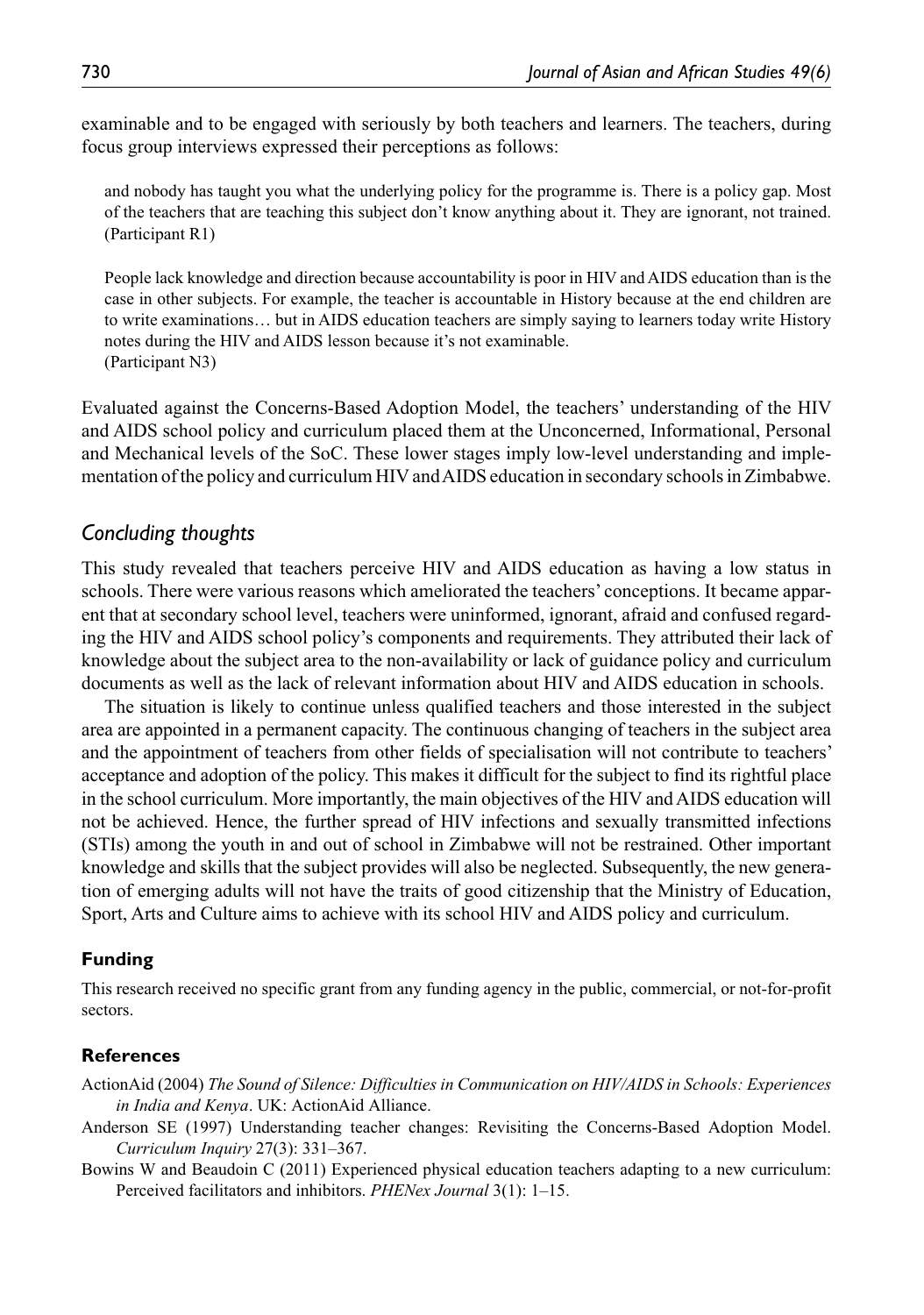- Bristo BJ (2010) *Principal and teacher perceptions of change implementation practices in 2007 and 2008 small learning communities grant recipient high schools in Florida*. Doctor of Education Dissertation. University of Central Florida, Florida, USA.
- Burgess J, Robertson G and Patterson C (2010) Curriculum implementation: Decisions of early childhood teachers. *Australian Journal of Early Childhood* 35(3): 51–59.
- Chirawu S, Murungu G, Nzira T, Chikwanda R and Zunguze M (2007) *Challenging the status quo: Gender, HIV/AIDS and the law in Zimbabwe*. Harare: Women and Law in Southern Africa Research and Education Trust (WLSA).
- Chireshe R (2006) *An assessment the effectiveness of school guidance and counselling services in Zimbabwean secondary schools*. PhD Thesis, University of South Africa, Pretoria, South Africa.
- Chirume F (2007) Standards-based educational reform and its implications for school-based assessment: Lessons from Zimbabwean schools. *Southern Africa Review of Education* 13(1): 39–47.
- Chiwela MJ and Siamwiza JR (1999) *Teachers' Knowledge, Attitudes, Skills and Practice in Teaching HIV/ AIDS – Prevention Impact, Mitigation and Psychosocial Life Skills in School and College Curricula in Zambia*. Lusaka: UNESCO.
- Clasquin-Johnson MG (2011) *Responses of early childhood teachers to curriculum change in South Africa*. PhD Thesis, University of Pretoria, South Africa.
- Creswell JW (2007) *Qualitative Inquiry and Research Design: Choosing Among Five Approaches*. London: Sage Publications.
- Drake C and Sherin MG (2006) Practicing change: Curriculum adaptation and teacher narrative in the context of mathematics education reform. *Curriculum Inquiry* 36(2): 154–187.
- Flores MA (2005) Teachers' views on recent curriculum changes: Tensions and challenges. *The Curriculum Journal* 16(3): 401–413.
- Government of Zimbabwe (1999) *National Policy on HIV/AIDS for the Republic of Zimbabwe*. Harare: Government of Zimbabwe.
- Government of Zimbabwe (2002) *Secretary's Circular No. 3 of 2002. Curriculum policy: Primary and Secondary Schools*. Harare: Ministry of Education, Sport and Culture.
- Government of Zimbabwe (2003c) *Primary School Teachers' Knowledge and Understanding of AIDS. Report on Baseline Survey carried out in Matabeleland South and Mashonaland East*. Harare: Government Printers.
- Government of Zimbabwe (2006) *Proposed Basic Education Policy in Zimbabwe 2006–2010*. Harare: Ministry of Education, Sport and Culture.
- Hall GE and Hord SM (1987) *Change in Schools: Facilitating the Process*. Albany, NY: State University of New York Press.
- Hall G and Hord S (2001) *Implementing Change: Patterns, Principles and Potholes*. Needham Heights: Allyn and Bacon.
- Hargreaves A (2005) *Extending Educational Change: Introduction. The International Handbook of Educational Change*. Dordrecht, The Netherlands: Springer.
- Jansen JD (2001) *Image-ining Teachers: Policy Images and Teacher Identity in South African Classrooms*. Pretoria: Faculty of Education, University of Pretoria.
- Jorgenson O (2006) Why curriculum change is difficult and necessary. *Independent School Magazine* (Summer 2006).
- Kachingwe S, Norr K, Kapondal C, et al. (2005) Preparing Teachers as HIV/AIDS Prevention Leaders in Malawi: Evidence from Focus Groups. *The International Electronic Journal of Health Education* 8: 193−204. Available at:<http//files.eric.ed.gov/fulltext/EJ794096.pdf> (accessed 29 October 2013).
- Marshall C and Rossman GB (2011) *Designing Qualitative Research*. 5th ed. Thousand Oaks, CA: Sage Publications.
- Mosia DE (2011) *How secondary school teachers understand, respond to and implement Life Orientation*. PhD Thesis, University of Pretoria, Pretoria.
- Ni L and Guzdial M (2007) What makes teachers change? Factors that influence post-secondary teachers' adoption of new computing curricula. Technical report #GT-IC-08–12, School of Interactive Computing, Georgia Institute of Technology, USA.